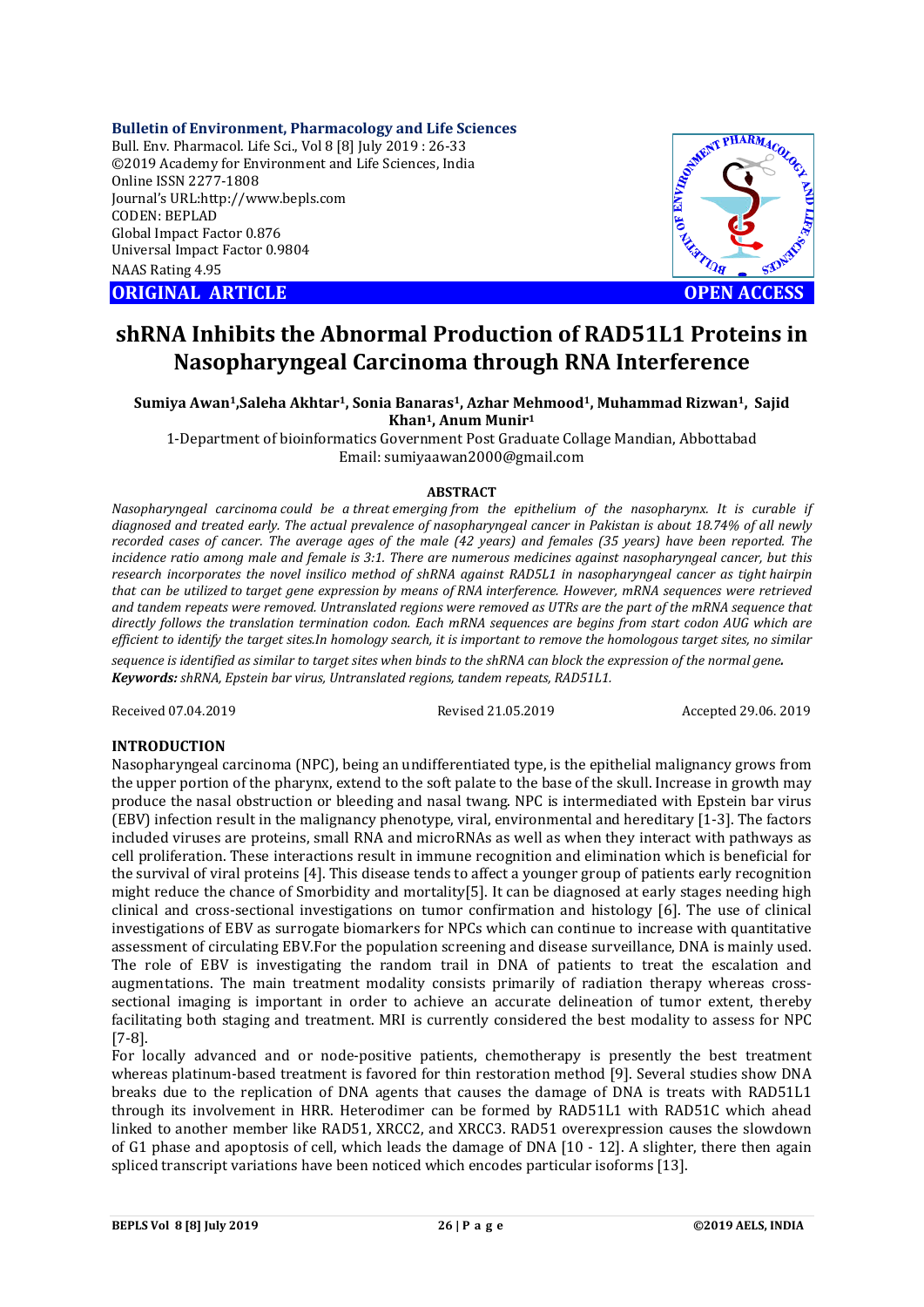#### **Awan** *et al*

shRNA designing is of potential value in gene therapy of NPC by specifically inhibiting cancer associated target gene. As many studies have shown the activation of a targeted gene in a sequence-specific manner via small RNA molecules like microRNAs or dsRNAs rather than silencing it. In this review, the novel phenomenon of RNA interference is used against RAD51L1 to lower the rate of NPC risks.shRNA are designed against hungston disease by to degrade the expression of mutant huntingtin mRNA [14]. However lentiviral delivered shRNA are used for the treatment of HIV / AIDS as anti-tumor bifunctional siRNA (bi-shRNA) and siRNA as for the treatment of metastatic melanoma [15].

This study focuses to inhibit the production of RAD51LA proteins in NPC through a technique known as RNA interference.

#### **MATERIAL AND METHODS**

## **Sequence retrieval**

The mutated mRNA sequences of RAD51L1 were retrieved fromhttps://www.ncbi.nlm.nih.gov.The accession number mRNA sequence of RAD51L1 are NM\_001321810.1,NM\_001321812.1, NM\_001321814.1, NM\_001321815.1, NM\_001321817.1, NM\_001321818.1,NM\_001321819.1, NM\_001321821.1, NM\_002877.5, NM\_133509.3, NM\_133510.3.

#### **Identification of start codons**

The start codons were identified and removed from mutated mRNA sequences from codon finder too. The first codon of mRNA sequence is the start codon, from which translation starts.

#### **Identification of target sites**

The targeted sites of RAD51L1 mRNA for shRNA were identified via siRNA Target Finder tool available at https://www.genscript.com.

#### **Identification of untranslated regions (UTR) motifs and repeats**

The untranslated regions are parts of mRNA that directly follows the translation termination codon. The mRNA molecules were copied from DNA which was translated into proteins. The 3' UTRs were bind to the binding sites for regulatory proteins and microRNAs. Specific binding in 3'utrs miRNA, in turn, decrease the expression of genes mRNA by inhibiting translation or by the degradation of mRNA [16]. The untranslated regions were retrieved from RegRNA server.

## **Homology search against mRNA databases**

In the NCBI Blast database, the homology search was carried out to identify the related sequences for the target regions for each mRNA molecule. Itis necessary to remove from homologous target sites, due to the fact if a comparable collection is present in any gene as a target site there is the chance of binding shRNA to the normal gene resulting in expression inhibition.

#### **The efficient shRNA design**

The shRNA had been designed for every targeted sequence via OligoWalk server. The evaluation was completed for each shRNA.

#### **RESULT**

This study focus on the selection of eleven mRNA sequences of RAD51L1 genes which were retrieved from the NCBI database. NM-001321810-1 transcript variant 1 RAD51 paralog B consist of two start codons, NM-001321812-1 transcript variant 2 contains three start codons, NM-001321815-1 transcript variant 5 can start translation from two inframe upstream AUG codon while NM-001321817.1 transcript variant 3 and NM-001321818.1 transcript variant 4 RAD51 Paralog B can initiate translation from two inframe downstream start codons.

The first codon of mRNA Start codon which are transcribed by ribosomes in prokaryotes AUG codes for Met and in eukaryotes this start codon always codes for methionine. The untranslated 5' regions are always preceded by start codon[17].

Each mRNA sequence begins from start codon AUG which is efficient to identify the target sites. Target sites were identified in each mRNA transcript sequence,each mRNA sequence contains a G+C content ratio as shown in Table 1.

| S. No | <b>Sequences</b>     | <b>Start position</b> | $G + C$ % | <b>Energies</b> |
|-------|----------------------|-----------------------|-----------|-----------------|
|       | UAAAAACAAAAGUGGAAGC  | 1758                  | 54%       | $-20.6$         |
|       | UUUUCAACCAGUCUUUCAGC | 522                   | 54%       | $-21.3$         |
| 2     | UAAAAAUCCCAUAUAGAAGC | 1861                  | 45%       | $-24.2$         |
| 4     | UUUCUUUCUUUGAGAUUGC  | 754                   | 50%       | $-25.5$         |

TABLE1: The target sites identified against each mRNA sequence with a G+C content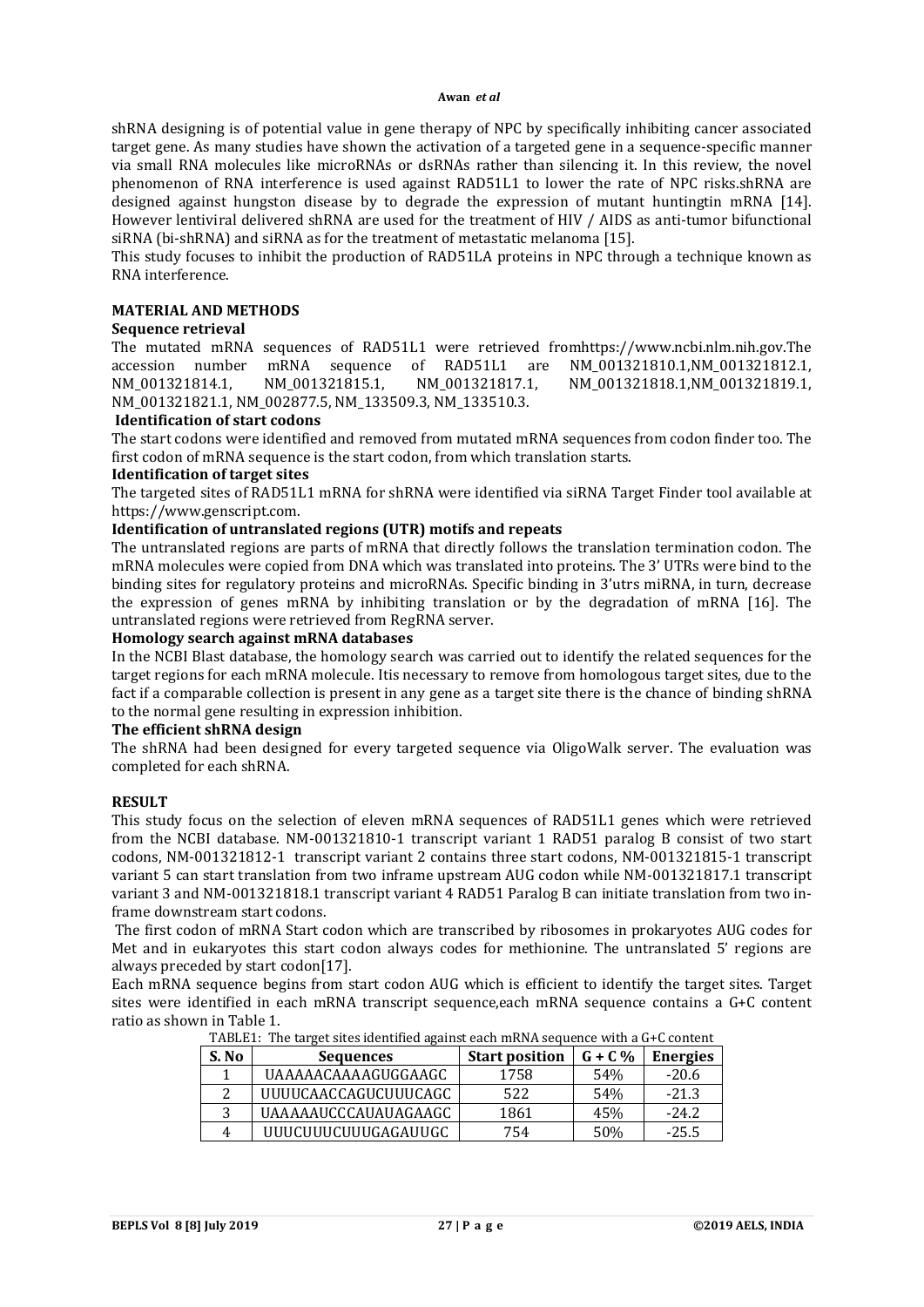#### **Awan** *et al*

shRNA having G+C content ratio lying between 30-55% are more efficient and have great efficiency to act as functionalshRNA as compared to those havinga greater percentage of G+C content., while designing the shRNA, 5' UTR and 3' UTR would be avoided , although these UTRs while targeting the shRNA efficiently induced gene silencing .

The 3' untranslated region is a part of mRNA that continually follows the translation end codon. Not all the genes of mRNA are converted into proteins, including the 5'UTR, 5' cap, the poly(A) tail, and 3'UTR. The 3' UTR continuously have a region of regulation that post-transcriptionally impacts the expression of genes.The 5'UTR is the portion of mRNA that directs to the initiation codon. This portion involves in the regulation of transcription. Each mRNA transcript with similar untranslated regions was identified with the same position. The UTRs are shown in Table 2.

| - - - - - - - 1 -                |                  |         |                  |  |  |  |  |
|----------------------------------|------------------|---------|------------------|--|--|--|--|
| <b>Motif names</b>               | <b>Positions</b> | Lengths | <b>Sequences</b> |  |  |  |  |
| SXL binding site                 | $1476 \sim 1487$ | 12      | ttttttttttt      |  |  |  |  |
| Musashi binding<br>element (MBE) | $515 \sim 521$   |         | atttagt          |  |  |  |  |
| Musashi binding<br>element (MBE) | $598 \sim 602$   |         | gtagt            |  |  |  |  |
| Musashi binding<br>element (MBE) | $1766 \sim 1770$ |         | atagt            |  |  |  |  |

TABLE 2:Theuntranslated regions(UTRs) identified in each mRNA sequence

Along with the identification of target sites for shRNA, it is necessary to remove the tandem repeats from each mRNA. A tandem repeat is basically two or more copies of nucleotides. If four or more tandem repeats are present at the end of the target site, the shRNA will not bind to the target, so that each repeat should remove while designing the shRNA.Repeat sequences were found in each mRNA sequence in Table 3.

TABLE 3: Tandem repeats identified and removed from each mRNA

| Indices    | Period<br><b>Size</b> | Copy<br><b>Number</b> | Consensus   Percent   Percent<br><b>Size</b> | Matches | Indels | Score | $\mathbf{A}$ | C. | $\sqrt{ }$ | m  | <b>Entropy</b><br>$(0-2)$ |
|------------|-----------------------|-----------------------|----------------------------------------------|---------|--------|-------|--------------|----|------------|----|---------------------------|
| 1351--1415 | 32                    | 2.0                   | 32                                           | 100     |        | 130   | 27           | 23 | 24         | 24 | 2.00                      |

In homology search, it is important to remove the homologous target sites, none of the similar sequences was identified as similar to target sites when binds to the shRNA can block the expression of the normal gene. The designed hairpin shRNA consist of sense strands, followed by loops, anti-sense strands and termination signals as shown in Fig 3.

shRNAs are capable to make two complementary  $19 - 22$  bp sequence of RNA when join with DNA connect with a short loop of 4 – 11 nucleotides like hairpin found in the real miRNA. Antisense stand is positioned 5' or 3' to the loop which follows the unique structural features of shRNA with 19 bp. The efficient shRNA are those having value lower than IC50. In the mechanism of translation,shRNA sequence is moved to the cytosol where it identifies the endogenous protein, dicer, which further follows the complementary duplexes, and this designed shRNA are bind to the target sites of the mRNA and degrade its expression.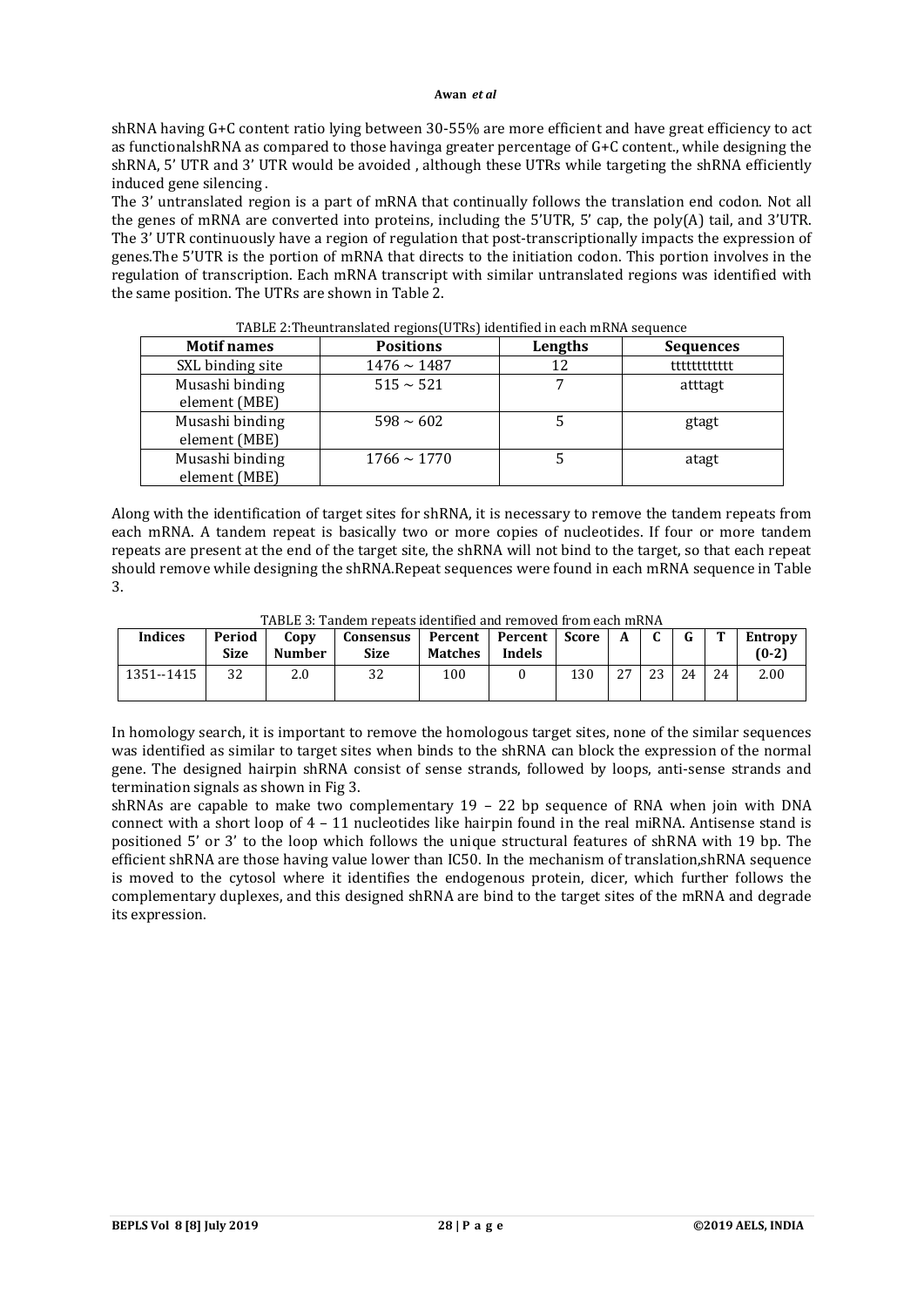



# 1341 GCATCATAAG

1351 CTGATTTGATACCATGGCACTGACAATGGGCA 1 CTGATTTGATACCATGGCACTGACAATGGGCA

1383 CTGATTTGATACCATGGCACTGACAATGGGCA 1 CTGATTTGATACCATGGCACTGACAATGGGCA

1415 C 1 C

1416 ACAGGGAACA



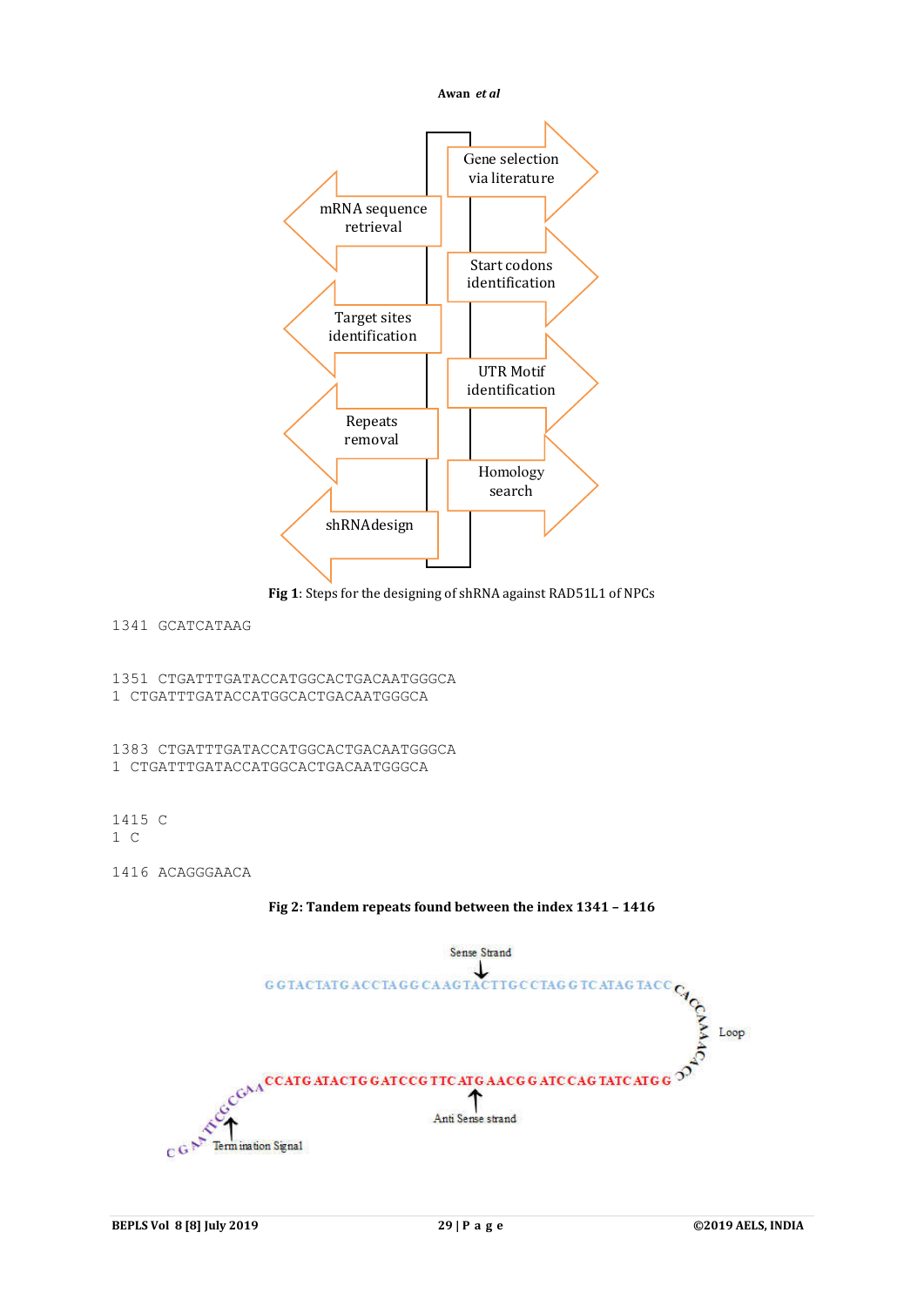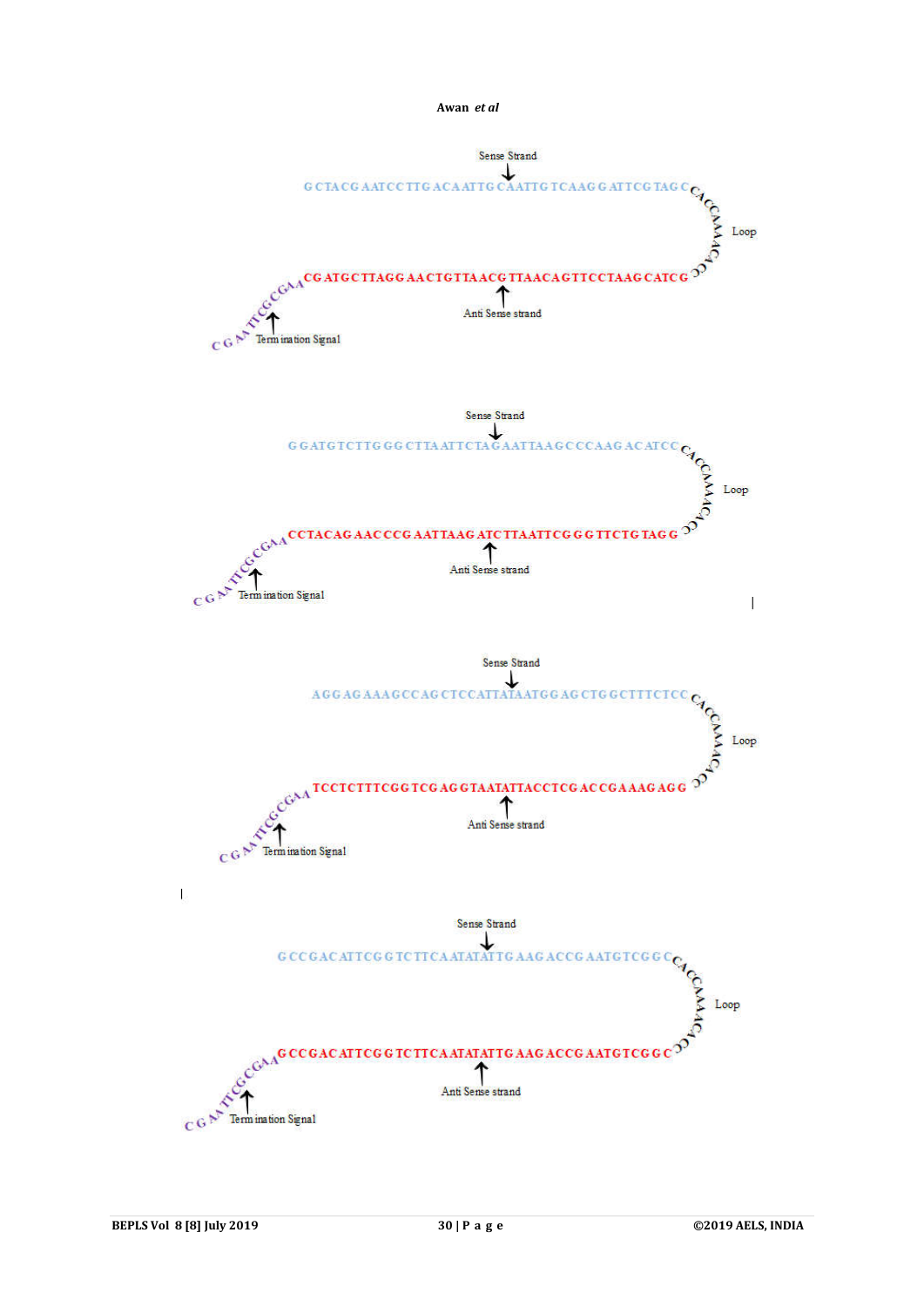

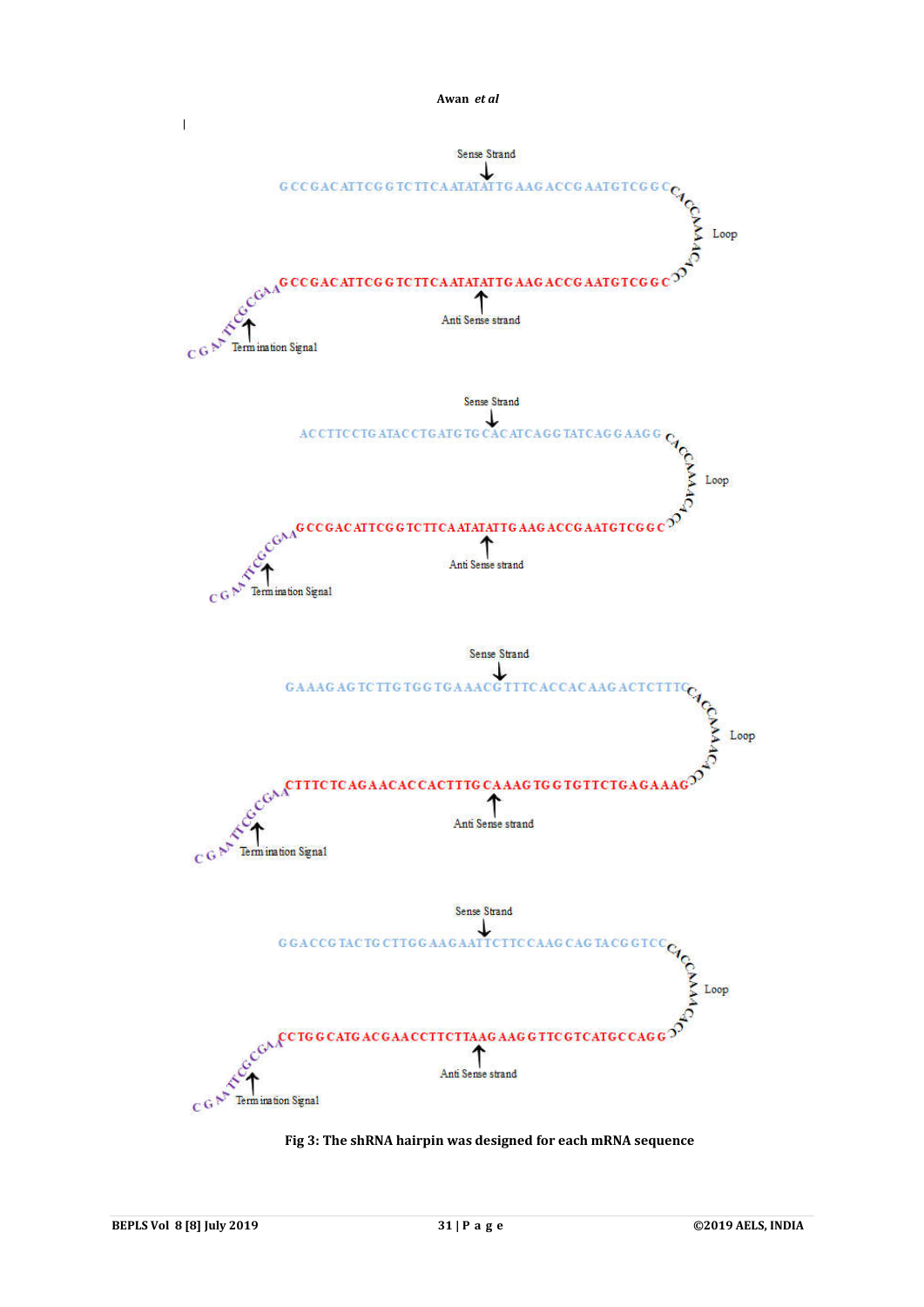## **DISCUSSION**

The purpose of this study is to inhibit the production of RAD51L1 proteins in Nasopharyngeal carcinoma through a technique known as shRNA through RNA interference. shRNAs tight hairpin that can be utilized to target gene expression by means of RNA interference. First, we retrieve start codons from mRNAs as start codons are the first codon transcribed by ribosomes. Start codon begins from AUG from where translation starts and through which target site would identify [18]. As adviced by Singh W, while designing the shRNA having more G+C content ratio have great efficiency to act as functional shRNA. As UTRs while targeting the shRNA efficiently induced gene silencing. In homology search, it is important to remove the homologous target sites, no any similar sequence was identified as similar as target sites, and when it binds to the shRNA can block the expression of a normal gene. Researchers can use the shRNA hairpin to splice the expression of the gene [19].

#### **CONCLUSION**

In this study, *In silico* designing of shRNA against mutated RAD51L1 gene was done to improve the shRNA possibility to start RNAi. This method takes both time and cost. This study has decided that both computational and in-vitro techniques may be significant for planning the shRNA against RAD51L1 changes. In the future, this computation technique of shRNA will be very helpful to check viability and ampleness.

#### **ACKNOWLEDGMENT**

The authors are thankful to the Govt. Post Graduate College Mandian Abbottabad, Pakistan for giving a platform to conduct the research.

#### **CONFLICT OF INTREST**

None of the authors have any conflict of interest.

#### **REFERENCES**

- 1. Maxwell JH, Kumar B, Feng FY, et al (2010). HPV-positive/p16-positive/EBV-negative nasopharyngeal carcinoma in white North Americans.*Head & Neck*; 32: 562– 567-7.
- 2. Frappier L (2012). Role of EBNA1 in NPC tumourigenesis. Seminaars in Cancer Biology; 22: 154– 161.
- 3. Hanahan D, Weinberg RA (2011). Hallmarks of cancer: The next generation. Cell; 144: 646– 674.
- 4. Lo KW, Chung GT, To KF (2012). Deciphering the molecular genetic basis of NPC through molecular, cytogenetic, and epigenetic approaches. Seminars in Cancer Biology; 22:79–86.
- 5. Fang, W. et al (2008)Transcriptional patterns, biomarkers and pathways characterizing nasopharyngeal carcinoma of Southern China. *Journal of Translational Medicine*;
- 6. P Effert, R McCoy, M Abdel-Hamid ,et al (1992). Alterations of the p53 gene in nasopharyngeal carcinoma. Journal of Virology; 66: 3768– 3775.
- 7. Hui A.B, Lo K, Kwong J, et al(2003). Epigenetic inactivation of TSLC1 gene in nasopharyngeal carcinoma. Molecular Carcinogenesis; 38: 170– 178.
- 8. Lo KW, TeoPM,Hui AB, et al (2000). High resolution allelotype of microdissected primary nasopharyngeal carcinoma. Cancer research; 60: 3348– 3353.
- 9. Hui A.B, Lo K, Kwong J, et al (1999). Detection of recurrent chromosomal gains and losses in primary nasopharyngeal carcinoma by comparative genomic hybridization. International journal of cancer; 82: 498– 503.
- 10. Valouev A, Weng Z, Sweeney RT, et al (2014). Discovery of recurrent structural variants in nasopharyngeal carcinoma. Genome Research; 24: 300– 309.
- 11. Man C, Rosa J, Lee LT, et al (2007). Latent membrane protein 1 suppresses RASSF1A expression, disrupts microtubule structures and induces chromosomal aberrations in human epithelial cells. Oncogene; 26: 3069– 3080.
- 12. To EW,Chan KC, Leung SF, et al (2003). Rapid clearance of plasma Epstein-Barr virus DNA after surgical treatment of nasopharyngeal carcinoma. Clinical Cancer Research; 15: 3254– 3259.
- 13. Twu CW, Wang WY, Liang WM, et al (2007). Comparison of the prognostic impact of serum anti-EBV antibody and plasma EBV DNA assays in nasopharyngeal carcinoma. International journal of radiation oncology, biology, physics; 67: 130– 137.
- 14. Aguiar S, van derGaag B, Cortese FAB (2017). RNAi mechanisms in Huntington's disease therapy: siRNA versus shRNA. *Translational neurodegeneration*; 6: 2068-2079
- 15. Burnett JC, Rossi JJ, Tiemann K (2011). Current progress of siRNA/shRNA therapeutics in clinical trials. *Biotechnology journal*; *6:* 1130–1146.
- 16. RegaudC(1921). Lympho-epithelioma of the hypopharynx treated by roentgen therapy. Bull Soc Franc Otorhinolaryngol.34: 209-214.
- 17. Singh W: (1987). Nasopharyngeal carcinoma in Caucasian children. A 25-year study. J Laryngol Otol. 101: 1248- 1253